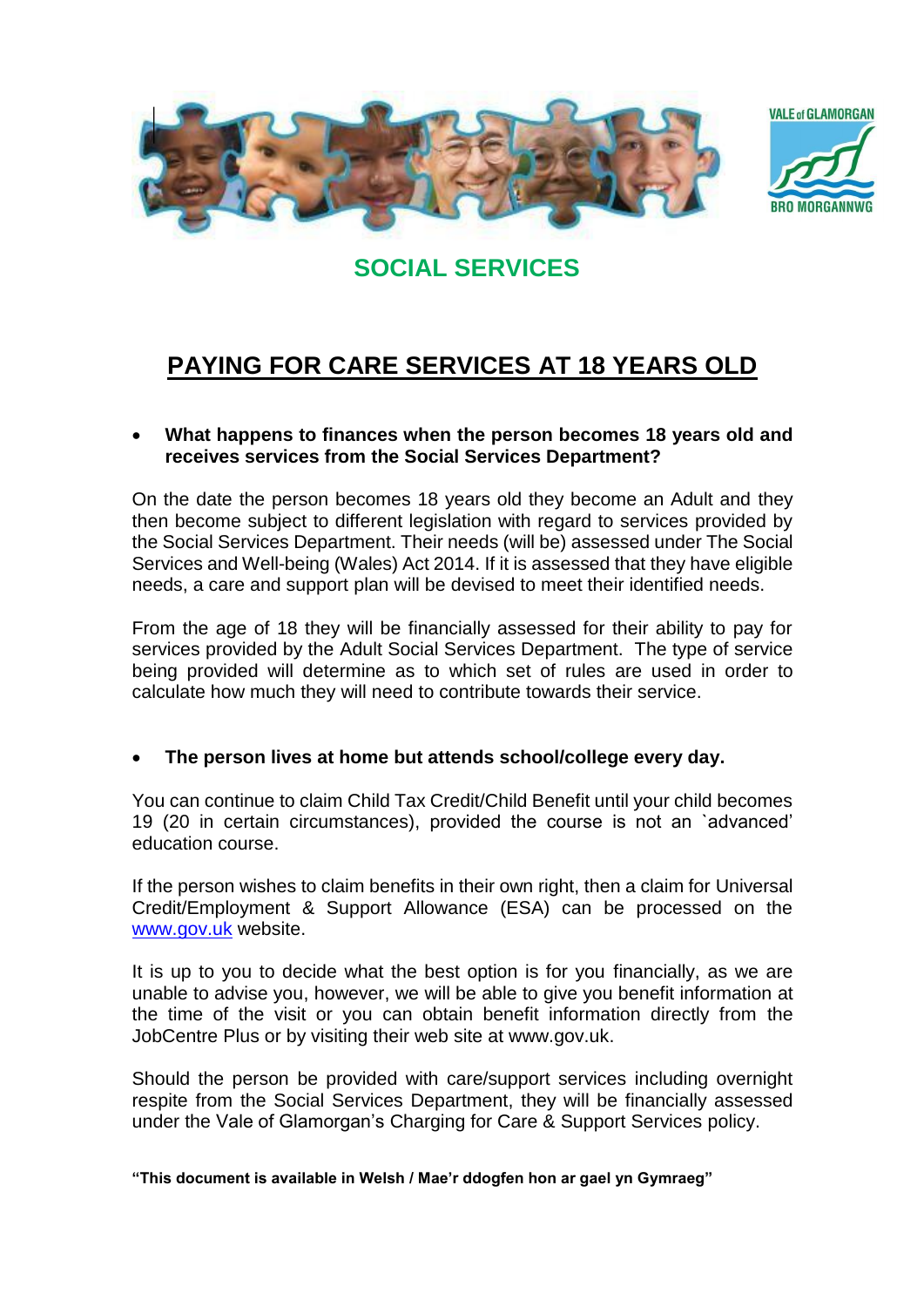#### **The person has now finished school/college and is accessing services funded by Social Services Department.**

Benefits should be claimed in the person's own right and they will be financially assessed to contribute to their care package under the Vale of Glamorgan's Charging for Care & Support Services policy.

# **The person attends a college away from home During Term Time.**

If this is the case then from their  $18<sup>th</sup>$  Birthday the person will be assessed under The Social Services and Well-being (Wales) Act 2014 and the council has a duty to charge for their placement. As the local authority is providing care and accommodation you will no longer be entitled to claim Child Tax Credit and Child Benefit.

Benefits should then be claimed in the person's own name and would usually include Universal Credit/Employment Support Allowance and Disability Living Allowance/Personal Independence Payments (PIP).

A Financial Assessment Officer from the Community Care Finance Team of the Vale of Glamorgan Council will calculate the financial contribution the person will need to make and advise you of the amount left for personal expenses. The amount of Personal Expense Allowance is laid down in the regulations and is usually increased every April in line with any benefit increases. In extreme exceptional circumstances the Vale of Glamorgan Council can vary the personal expenses allowance, but this will need to be requested from the Head of Service and agreed.

When the person attends the residential college, Disability Living Allowance Care Component/Personal Independence Payment Daily Living Component is not payable. However if the person comes home on the weekend then they may apply a pro rata rate for this period. The mobility element of Disability Living Allowance/Personal Independence Payment Mobility Component usually remains in payment and is not taken into account within the financial assessment. The assessed charge will reflect this and you will be notified in writing regarding the assessed charge and methods of payment.

If anyone is receiving Carers Allowance for looking after the person attending College, then they too must notify the Carers Unit on 0800 731 0297 of the change in circumstances. If the person comes home on the weekend, then they may continue with the payments, as they will be providing at least 35 hours a week caring for someone or apply a pro rata rate.

In many circumstances the Appointee retains the Appointeeship in respect of benefits payable by the Department of Works and Pensions and it is the appointee's responsibility to notify them of the change in circumstances. Failure to notify the Department of Works and Pensions could result in an overpayment of benefit which will then need to be repaid.

**"This document is available in Welsh / Mae'r ddogfen hon ar gael yn Gymraeg"**